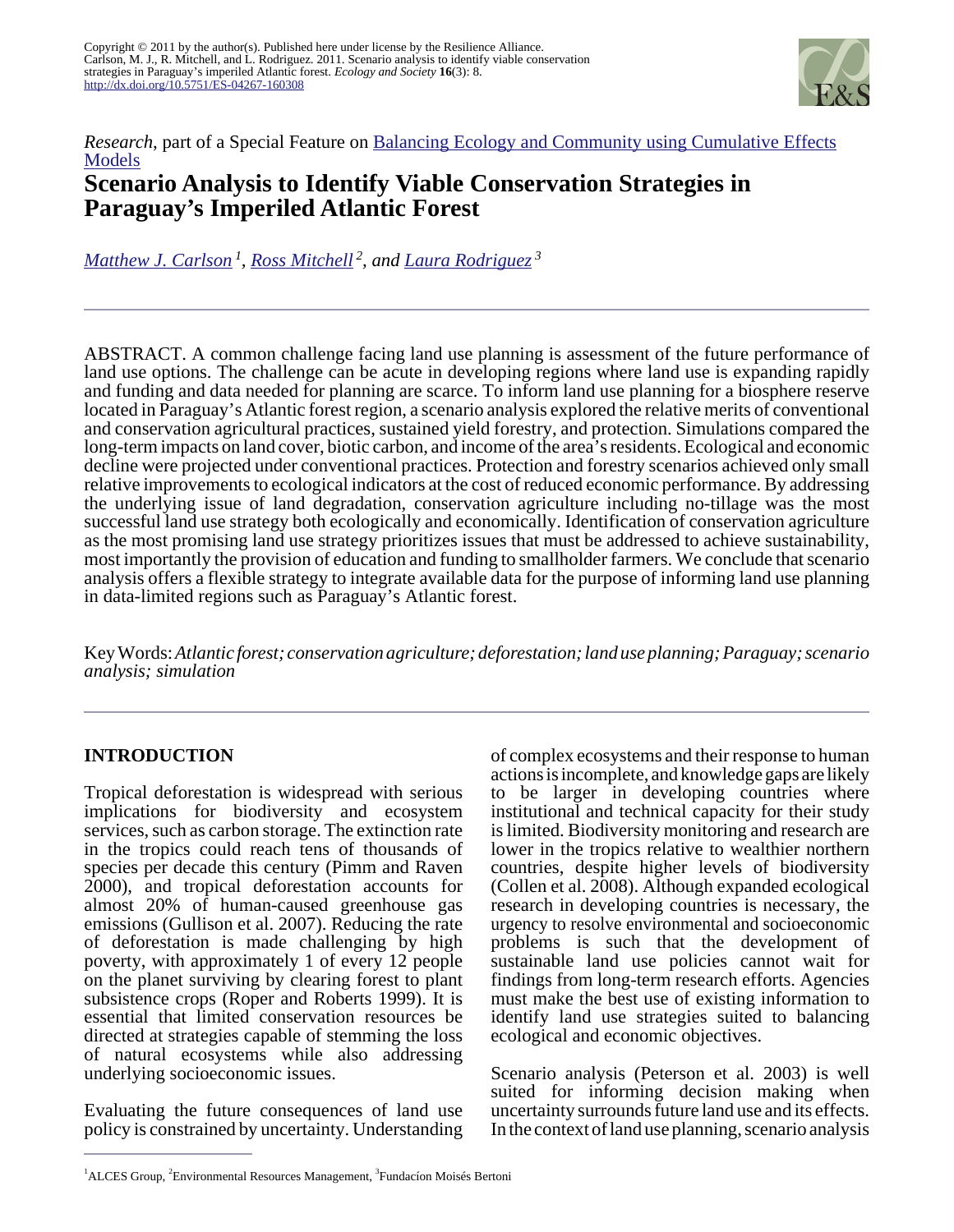

**Fig. 1**. The location of the Mbaracayu Forest Biosphere Reserve and Natural Reserve.

refers to integrating available technical information to explore the future implications of land use options to ecological and socioeconomic objectives (van Ittersum et al. 1998, Lu et al. 2003). The goal is not to develop an accurate prediction of the future, but rather to compare a range of possible scenarios with the intent of illuminating key drivers that should be the focus of land use policies.

The Upper Parana Atlantic forest of Paraguay provides a vivid example of the challenges faced when developing land use policy in the face of poverty, ecological degradation, and limited information for planning (Di Bitetti et al. 2003). The Atlantic forest region covers parts of Paraguay, Brazil, and Argentina and is considered a biodiversity hotspot due to high degrees of both species endemism and threat (Myers et al. 2000). Forest cover in Paraguay's Atlantic forest ecoregion decreased from 73% in 1973 to 25% in 2000 (Huang et al. 2007), a change of almost 50% in less than 30 years. At −0.9% per year, Paraguay had the second highest rate of deforestation in South America between 2000 and 2005 (FAO 2006). In 2009, onefifth of the country's population remained below the

poverty line (United Nations 2009). Despite the high rate of deforestation and negative implications for biodiversity and ecosystem services, ecological issues receive limited attention from both the government and the public in Paraguay (Galindo-Leal and de Gusmao Camara 2003); this is further complicated by limited capacity for conservation research and planning (Catterson and Fragano 2004).

In 1991, responding to the rapid loss of Atlantic forest, the Government of Paraguay created the Mbaracayú Forest Natural Reserve (MFNR), located in the Canindeyú Department of northeastern Paraguay (Fig. 1). The watershed surrounding the reserve (Cuenca Alta del Rio Jejui, hereafter referred to as the Cuenca) was established as a Biosphere Reserve, a region containing both protected areas and sustainable development zones to support conservation and development functions. Between 1973 and 2004, forest cover in the Cuenca decreased from 90% to 56% as a result of conversion for cattle ranching, smallholder agriculture, and soybean production (Naidoo and Adamowicz 2006). The MFNR is the largest protected area in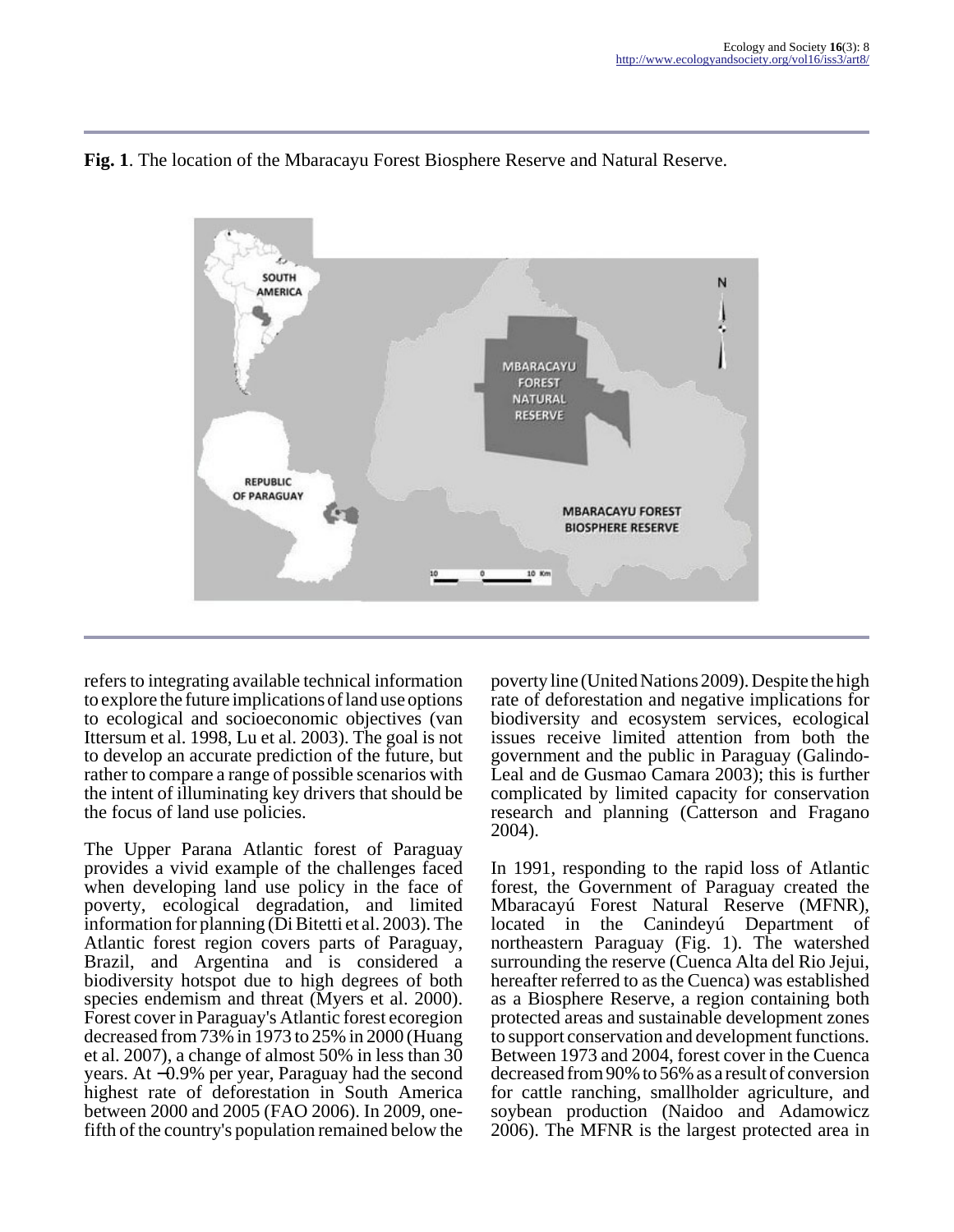| Scenario name            | Protection strategy                             | Agricultural practices | Forestry        |
|--------------------------|-------------------------------------------------|------------------------|-----------------|
| Conventional             | Existing reserves                               | Conventional           | Salvage only    |
| Protection law           | Existing reserves $& 25\%$ of forested property | Conventional           | Salvage only    |
| Conservation agriculture | Existing reserves                               | Conservation           | Salvage only    |
| Forestry                 | Existing reserves                               | Conventional           | Sustained yield |

**Table 1**. Land use scenarios simulated in the study.

Paraguay containing Atlantic forest (Di Bitetti et al. 2003), and the 291,962-hectare (ha) Cuenca is a Man and the Biosphere (MAB) UNESCO World Heritage Site in recognition of the potential to achieve a balanced relationship between people and nature in the region. MAB reserves are established to cultivate and demonstrate strategies for reconciling environmental protection with social and economic development. The Fundacíon Moisés Bertoni (FMB), a conservation nongovernmental organization in Paraguay, manages the MFNR and has established a program to integrate regional sustainable development and management of the protected area.

We present a scenario analysis that integrates available ecological and socioeconomic information to assess the future consequences of land use options in the Cuenca. The purpose of the analysis was to contribute to the FMB's land use planning efforts in the Cuenca and to inform dialogue with stakeholders. The study provides an example of the utility of scenario analysis as a land use planning tool, despite information constraints.

# **METHODS**

The scenario analysis explored the long-term (50 year) ecological and economic consequences of four land use scenarios (Table 1). The scenarios represent a range of strategies for the three primary land uses in the Cuenca, namely agriculture, forest protection, and timber harvest. To achieve a small set of informative indicators, we assessed indicators prioritized by FMB staff at a workshop held in November 2005. Income generation was identified as the highest priority economic indicator, and we

evaluated economic performance of the scenarios based on per capita net income from agriculture and forestry. Ecological indicators prioritized by FMB primarily related to changes in landscape composition, which we assessed by tracking simulated changes in natural land cover. We also simulated the effect of land use scenarios to biotic carbon due to its past and potential future role in financing conservation in the region. MFNR was one of the world's first carbon offset projects, with an energy company partially funding the establishment of the park through the purchase of carbon offsets (Zwick 2008).

We evaluated the potential future effects of land use scenarios using the ALCES land use simulation model ([http://www.alces.ca](http://www.alces.ca/)). ALCES integrates the impacts of a wide range of land uses and ecological processes to assess potential cumulative effects to landscape composition, wildlife, ecosystem services, and the regional economy. Using an annual time-step, the model modifies landscape composition and tracks natural resource production and supply in response to land use and ecological processes. For the scenario analysis, ALCES converted natural land cover to farmland to offset declines in soil fertility and to achieve increases in production. Land cover was also affected by timber harvest in some simulations. Abandoned farmland, as well as harvested forest, gradually recovered through succession. ALCES then applied coefficients to estimate the response of carbon storage to simulated changes in landscape composition and the response of net income to changes in resource production (Fig. 2). A companion mapping tool (ALCES Mapper) was not yet available when the scenario analysis was undertaken and, as a result, spatially explicit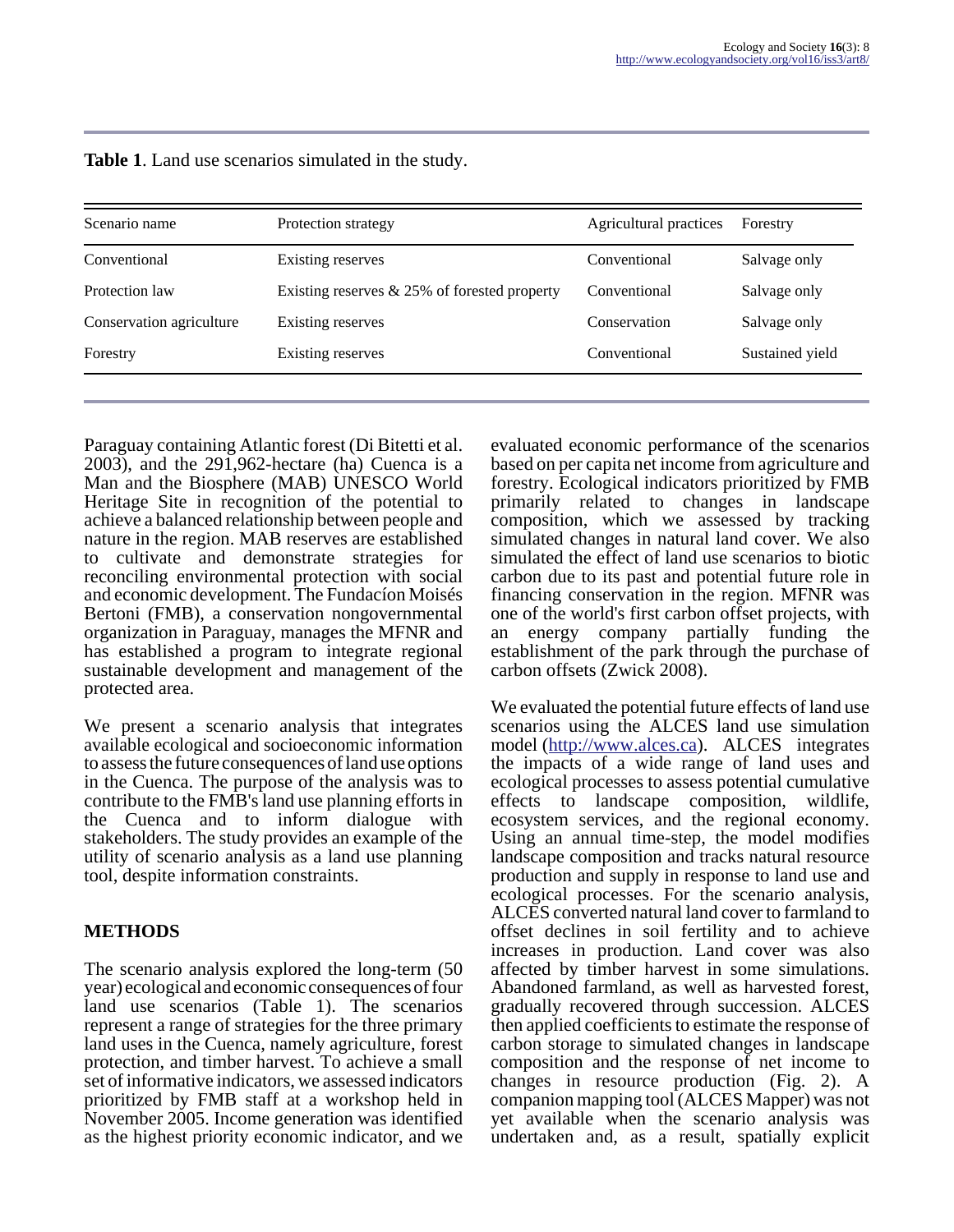**Fig. 2**. Simulation model overview. The model tracks changes in landscape composition, soil fertility, and resource production in response to simulated land use trajectories. In turn, changes to landscape composition and fertility as well as succession affect future land use patterns. Simulated changes to landscape composition and resource production are used to calculate second-order impacts, including biotic carbon storage and net income generation.



indicators such as habitat fragmentation were not assessed. ALCES is extensively used in western North America to inform land use planning in both agriculture and forest-dominated regions (e.g., Alberta Environment 2007) and assess the cumulative effects of resource development (e.g., Schneider et al. 2003, Carlson et al. 2009). Only minor modifications to the model were required prior to application to the Cuenca due to a user interface that allows specification of a wide range of landscape types, land uses, and ecological processes.

### **Simulation assumptions**

As described below, a variety of sources were used to parameterize ALCES for the Cuenca based on a thorough review of data held by the MFNR manager and a search of primary and gray (secondary) literature. Several assumptions were based on historical trends, especially for future rates of development. Although future land use will not necessarily follow past patterns, extrapolation of historical trends helped inform the development of plausible land use scenarios.

During March 2006, a series of workshops were held with government ministries and nongovernmental organizations in Asuncion and with land holders and park managers in the Cuenca to ensure that the best available data were being appropriately used for the scenario analysis. Few participants had the technical background for understanding complex planning tools such as ALCES and related concepts such as indicators and coefficients. To address this challenge, workshops were undertaken to educate participants about the potential role of scenario analysis in land use planning. This approach was very successful according to participants and resulted in a more widespread comprehension and buy-in.

# *Landscape composition*

The initial composition of the Cuenca was estimated using a land cover data set created by classifying a 2001 Landsat satellite image using traditional ecological knowledge for class interpretation (Naidoo and Hill 2006). Land use and land cover were summarized into 10 natural vegetation types and three agriculture types (smallholder cultivation, soybean plantation, and ranch). Smallholder farms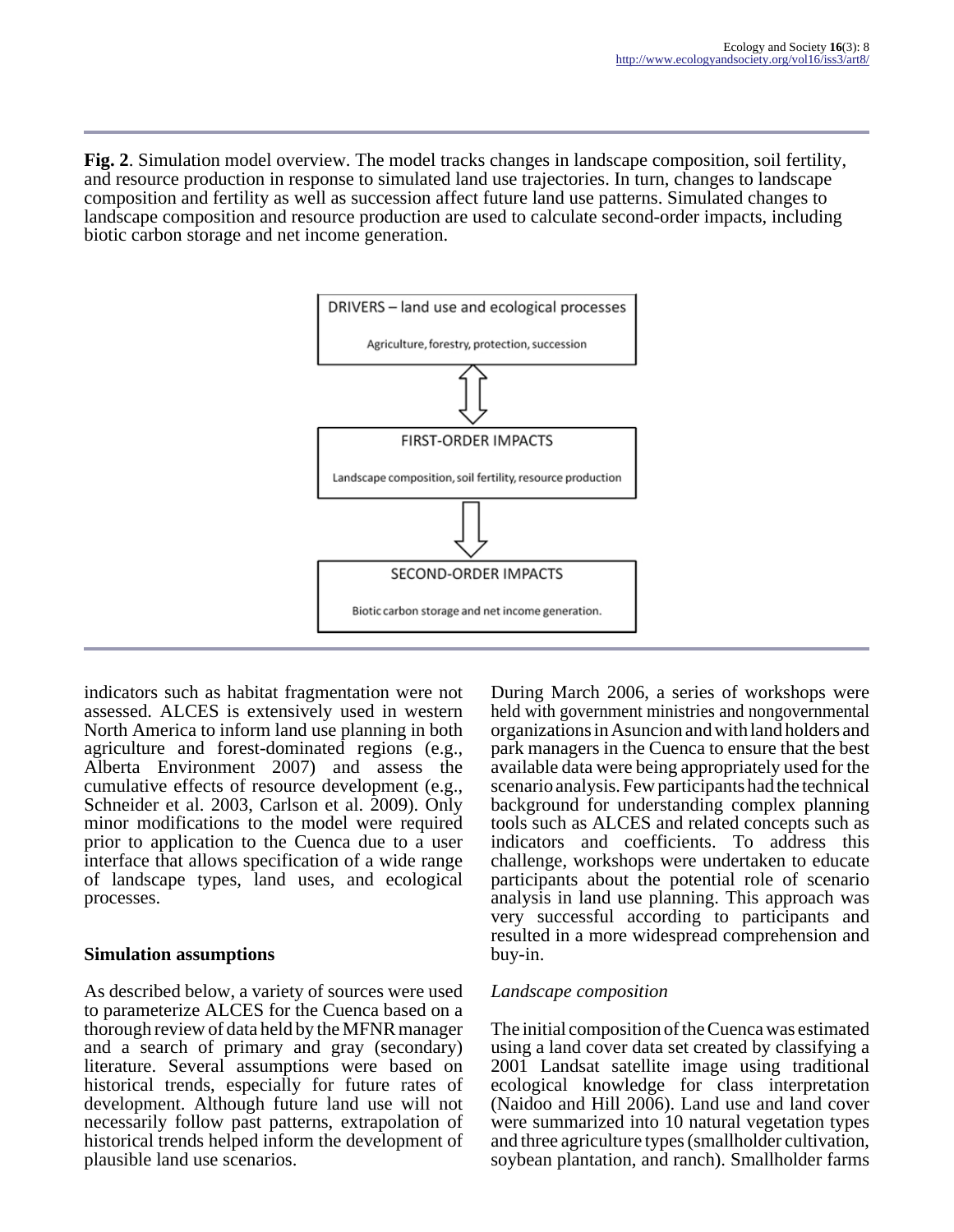were farms less than 20 ha in size producing a variety of subsistence (e.g., mandioca) and cash crops (e. g., cotton). Although a range of crops are grown by smallholder farms in the region, the simulations assumed a mix of cotton, maize, mandioca, and pasture that, together, accounted for 82% of the crop mix at farms studied by Florentin et al. (2001) in the nearby San Pedro district. The other two agriculture types were soybean plantations and ranches. Soybean plantations are large farms used for the industrial production of soybean, and ranches are large farms used to raise cattle. Based on the satellite data from 2001, 66% (192,115 ha) of the Cuenca was natural vegetation, 17% (49,037 ha) was ranchland, 15% (42,709 ha) was smallholder farmland, and 3% (8,102 ha) was soybean plantation.

### *Agriculture*

Agricultural activity in the Cuenca has increased 10-fold over the past 30 years. Our simulations assumed that agricultural activity will continue to expand. In the absence of information needed to parameterize potential interactions, future trends in agricultural activity were assumed to be independent across farm types. Smallholder production was assumed to reflect rural population growth and expanded in simulations at 1.5% per year, the average population growth rate in the region between 1990 and 2000 (UNDP 2003). Soybean production, on the other hand, was assumed to be driven by international demand and grew linearly each year by 6.1% of the current level of production; this growth pattern was based on projections by industry and government (Dros 2004). Extrapolated over the 50-year simulation period, these rates of growth imply an approximate doubling of productive smallholder farm area to nearly 90,000 ha and tripling of productive soybean plantation area to over 30,000 ha. In contrast, cattle production did not increase during the simulations because the cattle population was relatively stable in the region between 1992 and 2004 (Ministerio de Agricultura y Ganaderia 2004). In the simulations, the location of cropland expansion was based on an analysis of historical agricultural expansion in the Cuenca that assigned spatially explicit conversion probabilities to natural areas remaining in the region (Naidoo and Adamowicz 2006). The conversion probabilities were combined with land cover data to derive the relative probability of each natural cover type being converted to one of the three agricultural land uses considered for this analysis.

Simulations with ALCES also explored two types of agricultural practices: conventional and conservation. Conservation agriculture refers to a suite of practices intended to improve sustainability, including no-tillage (or zero tillage), direct seeding, crop rotations, green manure cover crops, and crop residue management (Lange 2005). Sorrenson et al. (1998) report that, of the 1,700,000 ha of smallholder farms in Paraguay, only approximately 6500 ha (0.4%) are farmed using conservation agriculture; in contrast, Lange (2005) reports that 60% of the total mechanized medium and large farms in Paraguay used no-tillage agriculture as of 2002. Implementation of no-tillage practices in the conventional scenario was assumed to be 0.4% and 60% for smallholder farms and soy plantations, respectively. The conservation agriculture scenario assumed rapid adoption of no-tillage practices (100% of farms by year 10) in order to estimate the upper bound of gains that might be achievable. Also included in the conservation agriculture scenario was the strategy proposed by Dros (2004) of expanding soy plantations through conversion of ranchland (instead of native vegetation) in order to reduce forest loss.

Farm productivity was based on multiyear studies of Paraguayan farms in nearby regions. For smallholder farms, simulated net income generation per hectare was based on 20-year conventional crop productivity trends (Florentin et al. 2001), which included gradual declines in maize and cotton productivity (but not cassava and livestock) after clearing due to diminishing soil fertility. Based on a 5-year comparison of conservation and conventional agriculture (Lange 2005), application of conservation agriculture in the simulations caused cotton, maize, and cassava productivity to increase relative to conventional agriculture and avoided declines in productivity over time. For soybean plantations, net income generation was based on 10-year trends under conventional and conservation agriculture at soybean farms in nearby districts (Sorrenson 1997). As with smallholder farms, conventional practices for soybean plantations caused productivity to decline over time, whereas conservation agriculture achieved higher and sustained productivity.

We assumed that cropland would be abandoned when productivity was no longer sufficient to cover farming costs, i.e., when net income was below zero. Based on extrapolation of long-term crop productivity trends in the region (Sorrenson 1997,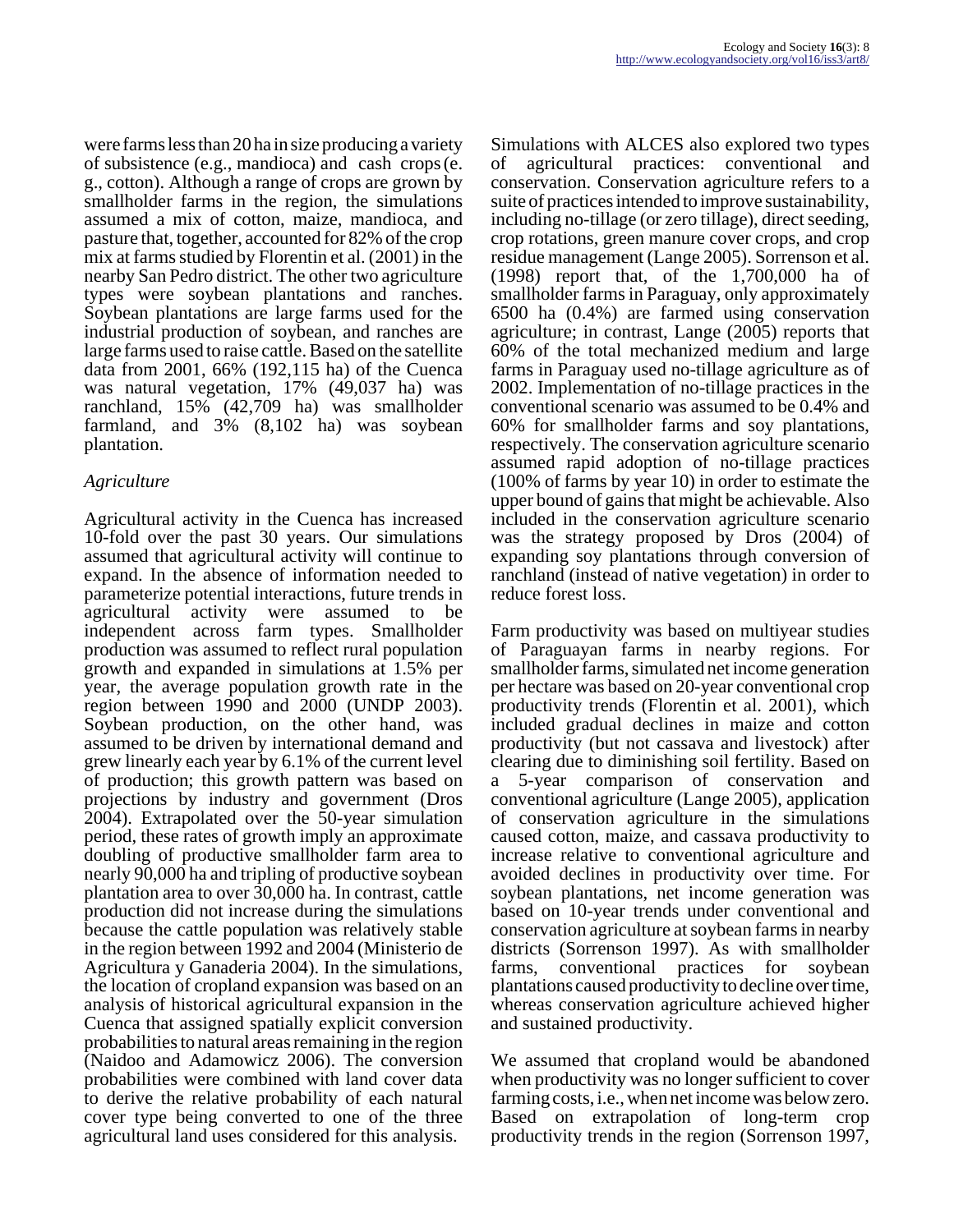Florentin et al. 2001), abandonment occurred 26 years after clearing for cotton, 12 years for maize, and 7 years for soybean. If farmers abandon cropland prior to net income declining to zero, simulated rates of farm abandonment will be conservative. After abandonment, cropland was assumed to require a 30-year fallow period to restore soil fertility capable of once again supporting a native plant community or crop production.

Net income generation by ranchland was based on a stocking rate of 1.5 cattle/ha (Ministerio de Agricultura y Ganaderia 2004), an annual slaughter rate of 13% (FAO 2005), and recent prices for slaughtered cattle in Paraguay adjusted to account for the cost of transporting cattle to market. Unlike cropland, simulated net income generation by ranchland did not decline over time.

### *Forestry*

When forest is cleared for agriculture in Paraguay, harvesting of trees is highly selective with only 3% of wood volume used for lumber and the remainder burned (Grauel 1996). As an alternative to converting forest to agriculture, we simulated a forestry scenario in which all unprotected merchantable forest is dedicated to sustained yield timber production. A forest inventory from a property in the Cuenca was used to estimate mature wood volume of 36.7 cubic meters  $(m^3)/ha$  based on a minimum harvestable diameter of 40 centimeters. Based on a study of reduced impact logging practices in eastern Amazonia (Holmes et al. 1999), we assumed a utilization rate of 46.55%, resulting in a net timber productivity of  $17 \text{ m}^3/\text{ha}$ . Using approximate prices paid for standing timber in the region, the value of harvested timber was estimated at US\$9.41/ $m^3$ . A rotational cycle of 30 years was assumed (Vanclay 1994, Jackson et al. 2002, Carvalho et al. 2004). The total annual rate of harvest for the Cuenca was  $9820 \text{ m}^3$ ; this estimated sustained yield was based on the availability of merchantable timber and associated assumptions of productivity, utilization rate, and rotation age.

### *Protection*

Twenty-eight percent of the Cuenca is protected, including the 64,268 ha MFNR, 14,067 ha in indigenous reserves, and 4453 ha in private reserves. The private reserves are protected from agriculture but available for logging. All other reserves were assumed to be protected from

agriculture and forestry. The protection scenario evaluated the effects of full implementation of the rarely practiced Forest Law of 1973, which stipulates that at least 25% of any forested property in Paraguay must be maintained as a forest reserve (Glastra 1999). Implementation of the Forest Law increased protection from 28% to 38% of the Cuenca.

#### *Indicators*

Calculation of biotic carbon storage associated with simulated landscape composition was based on biomass estimates from tree plots sampled in the Cuenca (Naidoo and Ricketts 2006) and known allometric relationships (Brown et al. 1989). Carbon storage calculations were restricted to aboveground biomass due to uncertainty surrounding belowground biomass and soil carbon and their sensitivities to land use changes. Assumed aboveground carbon densities for native vegetation ranged from 25 to 106 tonnes/ha, depending on the land cover type. Conversion to agriculture eliminated all biotic carbon, whereas abandoned cropland accumulated carbon at a rate of 1.47 tonnes/ha/year (Zarin et al. 2001). Forestry activities reduced carbon storage capacity through timber removal and emissions from coarse woody debris created from tree damage during forestry activities. Assuming a wood density ratio of 0.6 tonnes/m<sup>3</sup> (Brown 1997), carbon exported as logs was 5.1 tonnes/ha. Carbon emissions from coarse woody debris were 2.4 times the carbon exported as logs (Feldpausch et al. 2005), resulting in an overall carbon loss of 17.3 tonnes/ ha. Preharvest aboveground biomass was assumed to regenerate over one harvest cycle (30 years).

Per capita net income was calculated by dividing simulated agriculture and forestry net income by the Cuenca's human population. Simulations assumed that the population increased at a rate of 1.5% per year from 30,000 at simulation year 0 to 62,224 by simulation year 50. It should be noted that simulated per capita net income underestimates regional economic activity because it only accounts for income directly generated by agriculture and forestry. Other income may be generated from indirect or induced economic activities associated with agriculture and forestry or from other activities entirely, such as government services or illegal operations (e.g., marijuana plantations, wildlife poaching).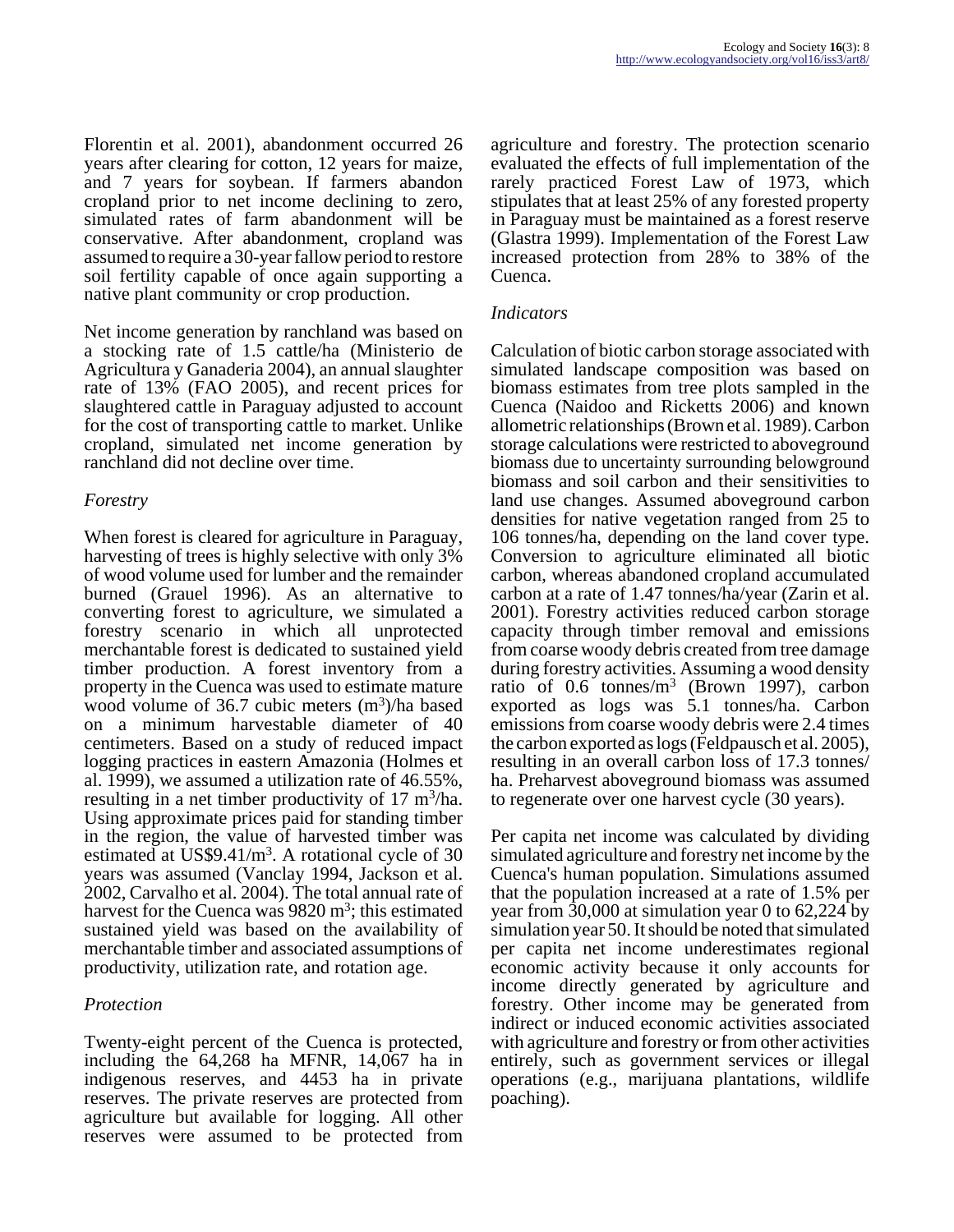| Scenario                         | Natural land cover<br>(ha) | Per capita net income<br>$(US\$ /year) | Biotic carbon<br>(tonnes) |
|----------------------------------|----------------------------|----------------------------------------|---------------------------|
| Simulation year 0                | 192,115                    | 509                                    | 9,010,194                 |
| Conventional agriculture year 50 | 86,174                     | 385                                    | 6,678,939                 |
| Conservation agriculture year 50 | 149,715                    | 625                                    | 7,585,443                 |
| Protection law year 50           | 115,284                    | 364                                    | 7,449,551                 |
| Forestry year 50                 | 109,373                    | 361                                    | 7,694,797                 |

**Table 2**. Indicator status at that start of the simulation and after 50 years under the four land use scenarios.

#### **RESULTS**

Economic and ecological performance declined substantially by simulation year 50 under the conventional scenario relative to year 0 (Table 2). Natural land cover and carbon storage reduced by 55% and 26%, respectively, whereas per capita net income declined by 24%. Although the protection law and forestry scenarios were better able to conserve natural land cover and biotic carbon, they resulted in slightly lower per capita net income relative to the conventional scenario. The conservation agriculture scenario, however, conserved natural land cover and carbon while actually increasing per capita net income relative to simulation year 0.

Natural land declined in simulations (Fig. 3), primarily to offset the loss of productive cropland from unsustainable agricultural practices. The decline in natural land continued until all available land (i.e., land not reserved for other uses) was converted to agriculture, which occurred by years 33, 27, and 25 in the conventional, forestry, and protection law scenarios, respectively. Exhaustion of available land occurred earlier in the protection and forestry scenarios than the conventional scenario because more land was protected from agricultural conversion, either for long-term timber production or as an ecological reserve. The conservation agriculture scenario did not require the conversion of all available natural land to agriculture due to two strategies: (1) conservation farming practices that eliminated the need to abandon cropland and (2) all soybean plantation

expansion occurred into ranchland rather than natural land. The area of natural land conserved by these two strategies was approximately equivalent, with sustainable farming practices conserving 30,006 ha and ranchland conversion conserving 33,535 ha compared with the conventional scenario. Simulated response of carbon storage was similar to that of natural land cover. Biotic carbon was reduced during the simulation due to conversion of forest to cropland, until all available natural land was lost. Scenarios that reduced the rate of deforestation, most notably conservation agriculture, were better able to conserve biotic carbon (Fig. 4). Biotic carbon increased during the final decades of the simulation in scenarios with high cropland abandonment (i.e., conventional agriculture, protection law, forestry) due to gradual recovery of biotic carbon on abandoned cropland with secondary forest regrowth.

Per capita net income was relatively stable under the conventional scenario until halfway through the fourth decade, at which point it began to decline (Fig. 5). The cause of the decline was the exhaustion of all unprotected natural land cover, with the result that clearing of forest for agriculture was no longer possible to offset declines in crop productivity caused by unsustainable agricultural practices. Although abandoned cropland returned to production after a 30-year fallow period, the process was too gradual to compensate for declines in crop productivity. The decline in net income occurred earlier in the protection and forestry scenarios because less natural land was available for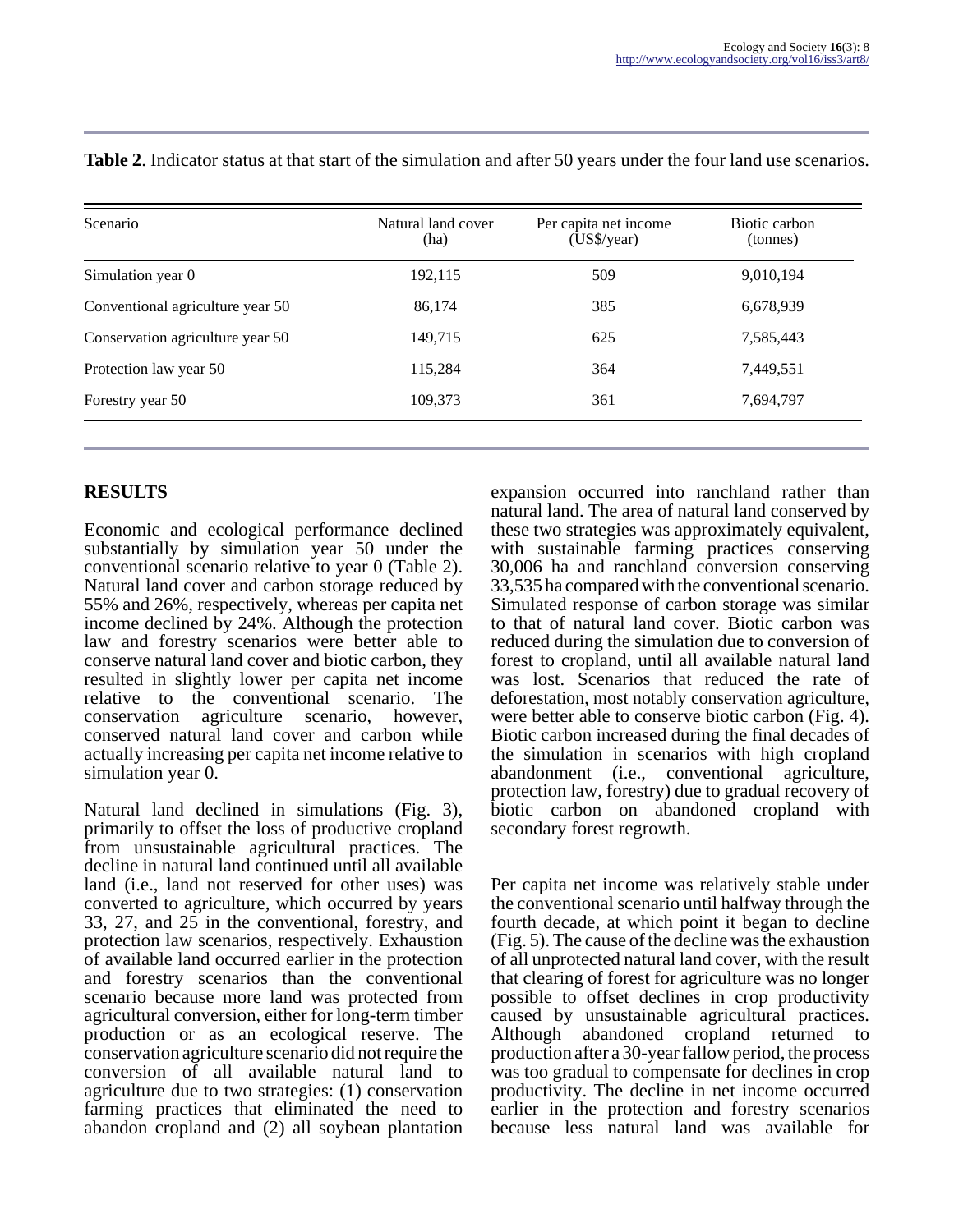

#### **Fig. 3**. Simulated change in natural land in the Cuenca under four land use scenarios.

conversion to cropland. In the short term, conservation agriculture generated marginally lower net income relative to conventional agriculture because less land was dedicated to the production of economically valuable cotton, the predominant cash crop in the Cuenca. Over the long term, however, the conservation scenario achieved the greatest net income because declines in crop productivity from reduced soil fertility were avoided. Across all scenarios, net income was dominated by contributions from smallholder farms (80%), followed by soy plantations (15%). Ranching and forestry contributions to net income were minimal.

### **DISCUSSION**

The scenario analysis suggests that the Cuenca will continue to experience poverty and ecological degradation if current practices continue, with increased severity of both over time. Unsustainable agriculture clearly emerges from the analysis as a primary driver of the system, causing an agricultural resource production shortfall and widespread deforestation over time with concomitant declines in carbon storage. This outcome is consistent with

a review of tropical deforestation case studies that found agriculture to be the most prevalent direct cause (Geist and Lambin 2002).

Our simulations demonstrate that sustainable development in the form of conservation agriculture is best suited to FMB's programmatic efforts in support of both biodiversity and the wellbeing of local inhabitants. Wide-scale adoption of conservation practices such as no-tillage and crop residue management may not only maintain but actually increase the productivity of farmland within the region. As a result, abandonment of farmland would no longer be necessary, and pressure to convert natural land would decrease. Despite the economic and environmental benefits of conservation agriculture, implementation is challenging because it requires upfront investment in machinery and other inputs, such as green manure cover crop seeds (Lange 2005). Although productivity gains under conservation agriculture are immediate and can soon offset the investment, farmers may understandably perceive implementation of a new agricultural strategy as an economic risk. Financial support is needed to provide farmers with sufficient credit to implement conservation agriculture (Lange 2005), and few such mechanisms are currently available for smallholder farming.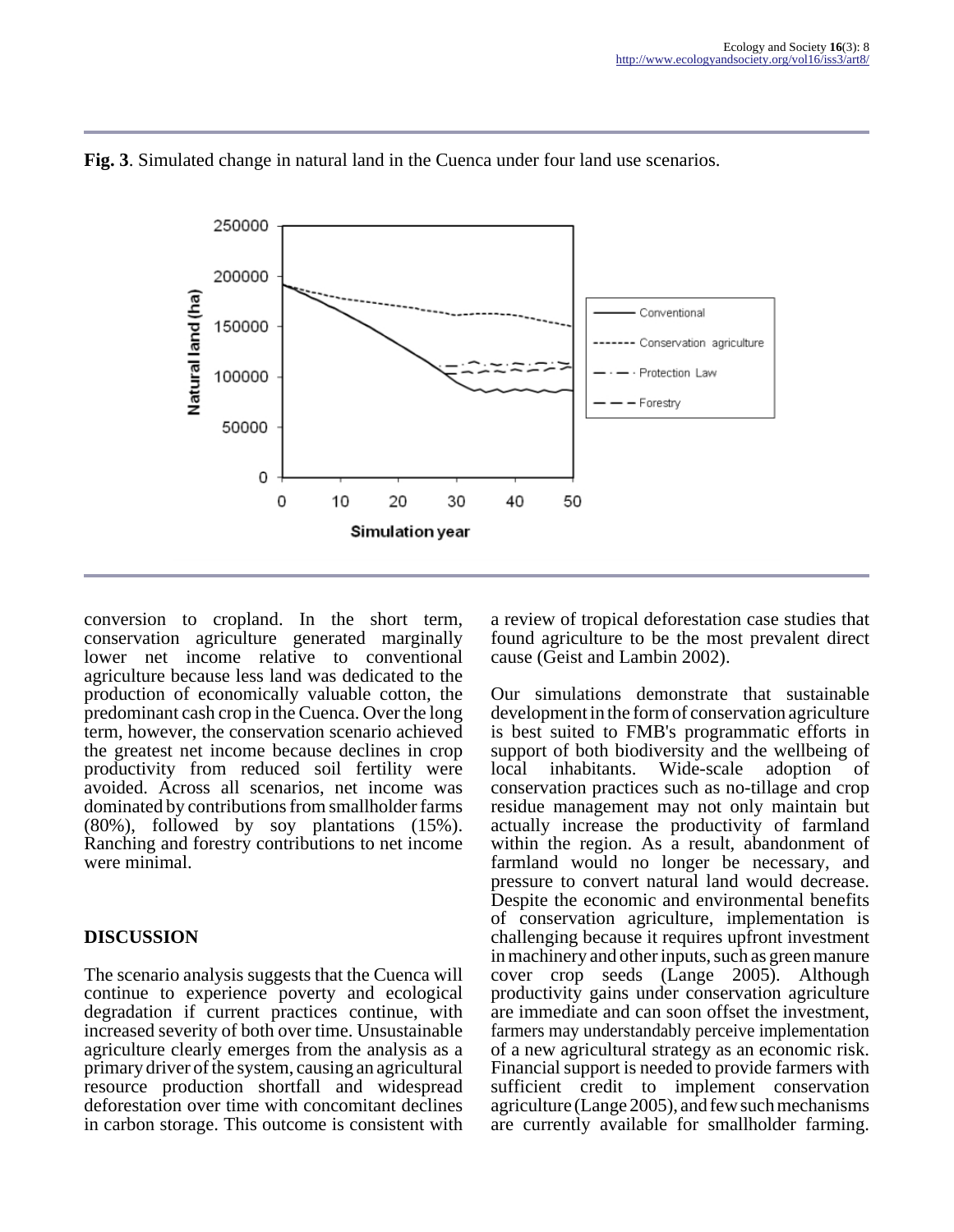

**Fig. 4**. Simulated aboveground biotic carbon storage in the Cuenca under four land use scenarios.

Also important are extension services to increase recognition of the benefits of conservation agriculture and improve capacity to adopt conservation practices (Pannell et al. 2006).

Simulation of the forest protection law demonstrated that protection can reduce deforestation but to the potential detriment of income generation if underlying land use issues are not addressed. The failure of protected areas to improve land use beyond park borders is consistent with an analysis of Landsat imagery that found deforestation within 5 km of forested protected areas to be the same as elsewhere within Paraguay's Atlantic forest ecoregion (Huang et al. 2007). Protected areas and sustainable development are not necessarily a dichotomy, and many forest conservation strategies recommend a combination of both (e.g., Pence et al. 2003). Successful enforcement of the forest protection law in conjunction with conservation agriculture in the Cuenca would achieve long-term economic productivity while also ensuring the longterm persistence of natural ecosystems. To ensure that new protected areas are effective, their location should be informed by the available spatial information, such as the costs and benefits of protection across the Cuenca (Naidoo and Rickets 2006) and a conservation plan for the broader

ecoregion (Di Bitetti et al. 2003). Future scenario analysis efforts should consider the application of spatial tools, such as ALCES Mapper, to assess the long-term implications of protected area network designs and other zoning decisions. The aspatial nature of the scenario analysis does not, however, detract from the legitimacy of the key finding that large-scale deforestation can be expected in the absence of sustainable agriculture. Given that all unprotected forest was converted to agriculture during the conventional agriculture scenario, the spatial dynamics of the simulated deforestation are of limited importance.

We assume that pressure to expand agricultural production will be substantial due to population growth and international demand for soy. The scenarios attempted to double smallholder agricultural production and triple soybean production. Although these are substantial increases, they were achievable in the presence of conservation agriculture and are consistent with historical agricultural growth in the region. The simulated growth in converted land closely matched actual growth since 1973 (Fig. 6), suggesting that our assessment of future agricultural deforestation is reasonable. In fact, our simulations may underestimate deforestation due to conservative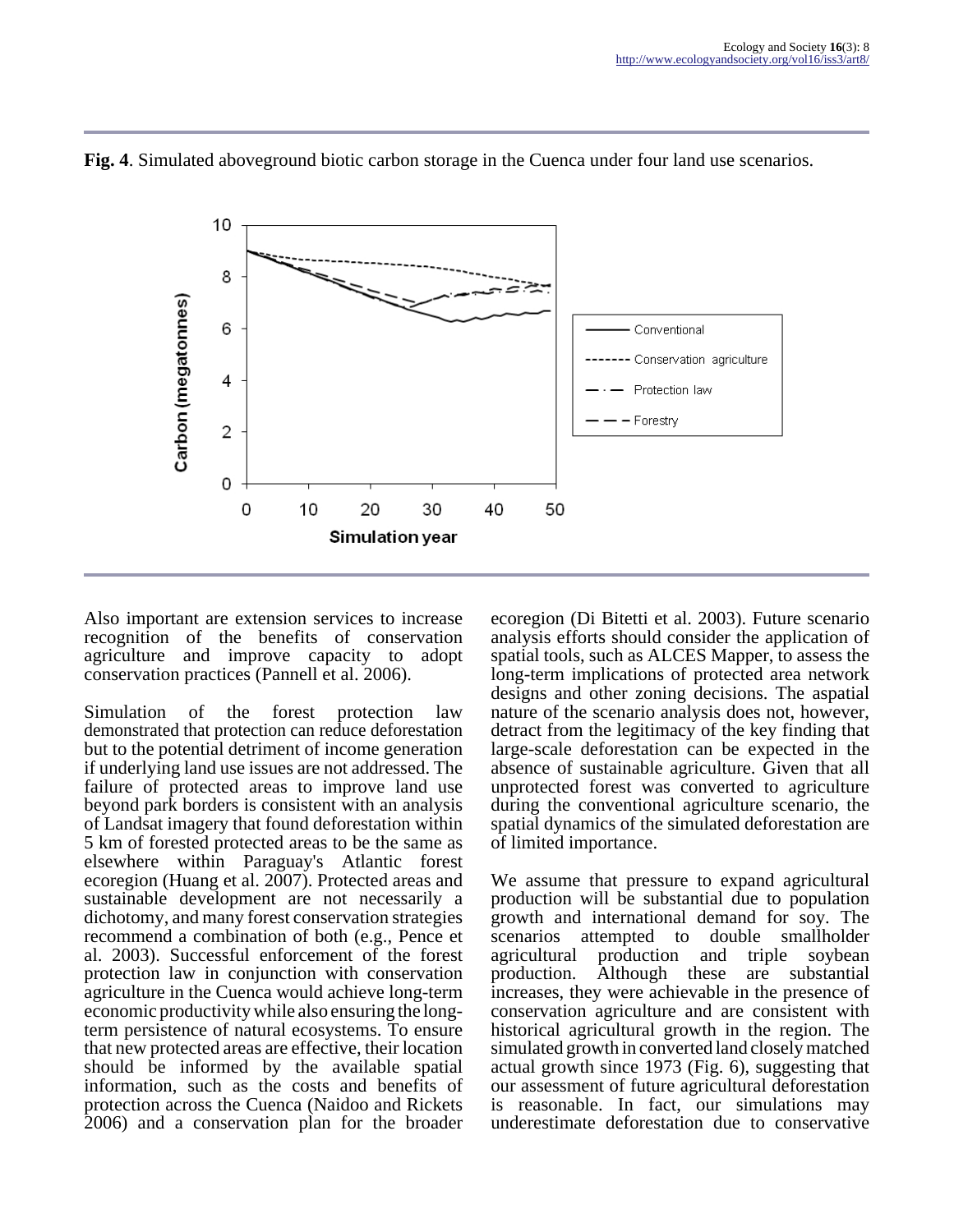

**Fig. 5**. Simulated net income per capita generated by agriculture and forestry in the Cuenca under four land use scenarios.

assumptions that were adopted to avoid exaggerating the rate of forest loss. Farmers may abandon land in favor of more fertile farmland prior to the threshold of zero net income that was assumed in simulations. The assumed 30-year fallow period after abandonment may also be optimistic given that 25 years of regrowth after slash-and-burn agriculture restored only half of mature-forest biomass in central Amazonia (Gehring et al. 2005) and that 11 years of fallow was required after each year of crop production in the northeastern Brazilian Amazon (Metzger 2002). Alternatively, the consequences of deforestation may be exaggerated if abandoned cropland has economic or ecological value. Abandoned cropland could be used for pasture, but this would not change the trend of diminishing economic performance because income generation is several times lower for livestock than crop production. With respect to ecological implications, abandoned farmland is likely to have reduced biodiversity value relative to primary forest well beyond 30 years (Gehring et al. 2005, Guerrero and da Rocha 2009, Tabarelli et al. 2010).

As these uncertainties highlight, the scenario analysis should not be considered a forecast but rather a set of plausible and relevant stories to demonstrate the relative implications of management strategies (Schneider et al. 2007). Accurate forecasting is problematic due to uncertainty (Peterson et al. 2003). Market forces, demographic patterns, climatic conditions, and other external drivers are almost certain to change in unexpected ways during the 50-year simulation period. Despite potential inaccuracies, however, the scenario analysis is illuminating because it draws attention to the key management issue (deforestation) and its underlying cause (unsustainable agriculture). Given the dominant influence of deforestation, we assessed the sensitivity of simulation outcomes to the following assumptions that governed the simulated deforestation rate: rate of decline in cropland productivity, regional growth in agricultural production, and the time required for recovery of abandoned cropland. A set of six simulations was conducted; in each simulation, a given assumption was increased or decreased by 25% while keeping the other parameters at the conventional scenario's settings. Although indicators such as net income per capita were influenced by changes to the assumptions (Fig. 7), the overall pattern was largely unaffected. Net income increased until all available land had been converted to agriculture and declined thereafter. As long as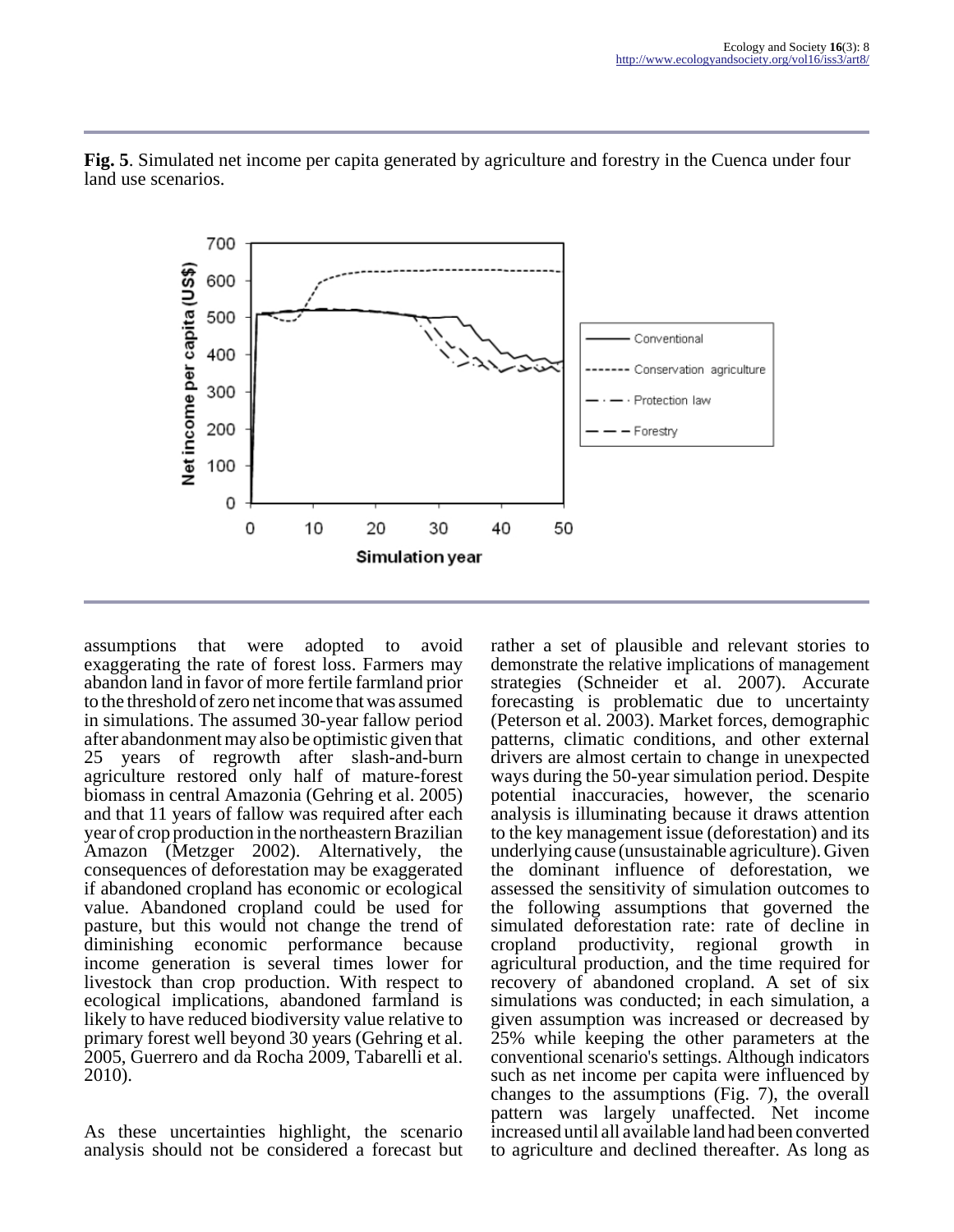

**Fig. 6**. Growth in agricultural land in the Cuenca according to historical data and the conventional scenario simulation.

agricultural production in the Cuenca continues, which seems probable, conservation agriculture is likely a prerequisite for long-term sustainability.

The services provided by intact ecosystems are typically undervalued; as a result, the financing of conservation strategies, such as conservation agriculture and implementation of the protection law, can be problematic. Perhaps the greatest opportunity for the financing of tropical forest conservation is through the sale of carbon offsets. The simulations demonstrated the capacity of conservation agriculture to reduce the loss of biotic carbon associated with conventional agricultural practices. The simulations may, in fact, underestimate the carbon-related benefits of conservation agriculture because the role of notillage in increasing soil carbon storage (Amado et al. 2006) was not considered and because carbon storage was lower than has been assumed elsewhere for Atlantic forest (e.g., Ditt et al. 2010).

Although not assessed in the simulations, deforestation associated with conventional agriculture is also problematic for wildlife and water quality. The Cuenca's rich biodiversity, including numerous species important for indigenous subsistence

hunting (Hill et al. 2003), would likely decline with deforestation. Cropland and small forest fragments support less biodiversity than large reserves (Chiarello 1999), and the impact of hunting associated with settlement and an expanding road network is likely greater than subsistence hunting (Putz et al. 2000). Water quality would also decline with deforestation due to sedimentation and contaminated agricultural runoff (Ditt et al. 2010). Contamination can also occur under conservation agriculture if herbicides are relied on to combat increased weeds associated with no-tillage. The application of herbicides along with soybean plantation expansion in eastern Paraguay over the past 30 years has been criticized by some authors (Fogel and Riquelme 2005, Semino et al. 2006). Notillage and water contamination need not be synonymous, however. Alternative strategies for weed control, such as crop rotation and maintaining permanent organic soil cover, can reduce reliance on herbicides (Landers 2007). Wildlife and water quality were not assessed in simulations because data were insufficient; additional research to assess these key uncertainties is needed.

Existing policies and practices suggest that the benefits of conservation agriculture are not fully appreciated. Conservation targets established by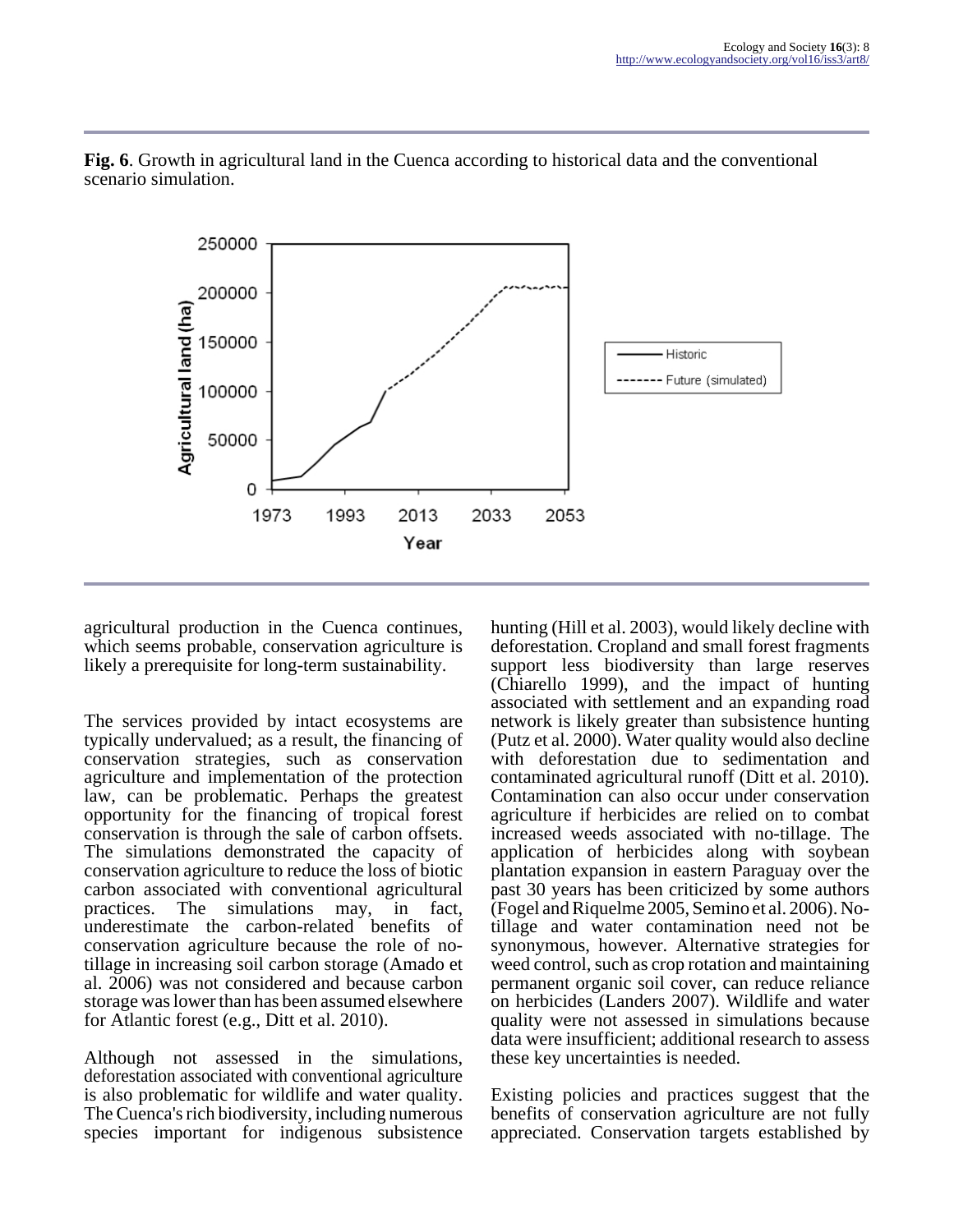

**Fig. 7**. Sensitivity of simulated net income per capita under the conventional scenario to changes in net income rate, abandoned cropland reclamation rate, and agriculture production growth rate assumptions.

nongovernment organizations for the region focus on establishing conservation zones and restoring forest, with minimal reference to strategies for addressing unsustainable agricultural practices that are driving deforestation (Di Bitetti et al. 2003). Paraguay's Forest Law of 1973 also focuses on protection, requiring land owners to protect at least 25% of their property. However, failure to address the underlying land use and socioeconomic issues that are driving deforestation has resulted in Paraguay exhibiting one of the fastest deforestation rates in South America. The scenario analysis's capacity to highlight key drivers that, although obvious in hindsight, are not addressed by existing policy stems from its comprehensive scope. Full comprehension of the consequences of unsustainable agriculture in a finite landscape requires a longer view than that provided by subsistence farmers living day-to-day, decision makers focused on short-term economic growth, and conservationists beholden to crisis management. Applying scenario analysis to explore and communicate the potential consequences of multiple land uses operating over decades fosters the broader perspective needed for sustainably managing human activity within the Cuenca. The long-term focus of scenario analysis can help planners and stakeholders understand that the near-term economic cost of conservation actions (e.g., conservation agriculture) is frequently small relative to the long-term economic and

environmental benefits. Simulation outcomes have helped to inform the development and implementation of a land use plan, and outcomes from a lessonslearned workshop indicated that the scenario analysis helped raise awareness of land use issues in the Cuenca among landowners, government agencies, and nongovernmental organizations.

Scenario analysis provides a framework for the integration of available information to assess the cumulative effects of land use over spatial and temporal scales relevant to land use planning. Knowledge gaps are inevitable, but the identification of uncertainties and their influence on simulation outcomes can help to focus and mobilize future research and improve land-use planning and management efforts. As long as the focus remains on identifying and communicating key drivers rather than making accurate predictions, similar analyses to inform land use planning should be feasible in other data-limited regions.

*Responses to this article can be read online at: <http://www.ecologyandsociety.org/vol16/iss3/art8/responses/>*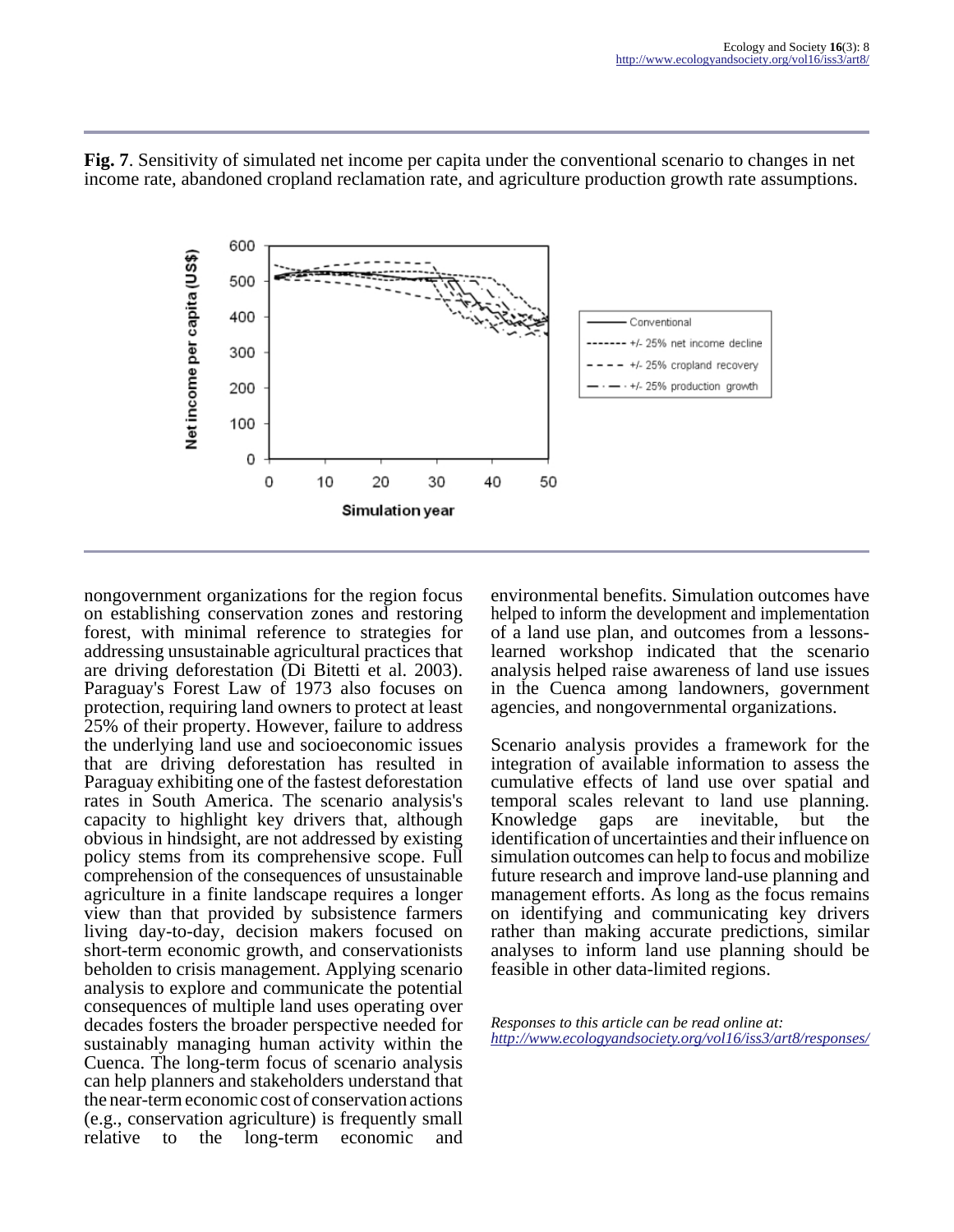#### **Acknowledgments:**

*The research was funded by the Canadian International Development Agency and the Alberta Research Council (now Alberta Innovates – Technology Futures). The scenario analysis would not have been possible without the contributions of numerous individuals. Fudacion Moises Bertoni staff provided a wealth of knowledge as well great hospitality, in particular René Palacios, Yan Speranza, Evaristo Mendoza, and Luis Antúnez. We also thank farmers and park wardens from the Cuenca for the insight they provided. Several individuals from the Alberta Research Council contributed to the project, including Marian Weber, Laureen Elgert, Jennifer Karpyshyn, and Daiyuan Pan. Robin Naidoo provided land cover and conversion probability data and reviewed the manuscript. Rolf Derpsch provided information about conservation agriculture in the region. Brad Stelfox provided assistance with ALCES. We also thank two anonymous reviewers whose comments improved the article.*

# **LITERATURE CITED**

Alberta Environment. 2007. *An examination of the effects of economic growth on landscape features and processes in southern Alberta using ALCES.* Alberta Environment, Edmonton, AB, Canada.

Amado, T. J. C., C. Bayer, P. C. Conceicao, E. Spagnollo, B. Costa de Campos, and M. Da Veiga. 2006. Potential of carbon accumulation in no-till soils with intensive use and cover crops in southern Brazil. *Journal of Environmental Quality* 35:1599-1607.<http://dx.doi.org/10.2134/jeq2005.0233>

Brown, S. 1997. *Estimating biomass and biomass change of tropical forests: a primer.* FAO Forestry Paper 134, Food and Agriculture Organization of the United Nations, Rome.

Brown, S., A. J. R. Gillespie, A. E. Lugo. 1989. Biomass estimation methods for tropical forests with applications to forest inventory data. *Forest Science* 35:881-902.

Carlson, M., E. Bayne, and B. Stelfox. 2009. Assessing the future wildlife impacts of conservation and development in the Mackenzie watershed. Pages 531-540 *in* T. D. Rich, C. Arizmendi, D. Demarest and C. Thompson, editors. *Proceedings of the Fourth International Partners in Flight Conference,* 13-16 February 2008, McAllen, Texas, USA.

Carvalho, J. O. P., J. N. M. Silva, and J. C. A. Lopes. 2004. Growth rate of a terra firme rain forest in brazilian amazonia over an eight-year period in response to logging. *ACTA Amazonica* 34 (2):209-217. [http://dx.doi.org/10.1590/S0044-5967](http://dx.doi.org/10.1590/S0044-59672004000200009) [2004000200009](http://dx.doi.org/10.1590/S0044-59672004000200009)

Catterson, T. M., and F. V. Fragano. 2004. *Tropical forestry and biodiversity conservation in Paraguay.* Final Report of a Section 118/119 Assessment, EPIQ II Task No. 1, USAID, Asuncion, Paraguay.

Chiarello, A. G. 1999. Effects of fragmentation of the Atlantic forest on mammal communities in south-eastern Brazil. *Biological Conservation* 89 (1):71-82. [http://dx.doi.org/10.1016/S0006-3207\(98\)](http://dx.doi.org/10.1016/S0006-3207(98)00130-X) [00130-X](http://dx.doi.org/10.1016/S0006-3207(98)00130-X)

Collen, B., M. Ram, T. Zamin, and L. McRae. 2008. The tropical biodiversity data gap: addressing disparity in global monitoring. *Tropical Conservation Science* 1(1). [online] URL: [http://tropicalconserva](http://tropicalconservationscience.mongabay.com/content/v1/08-06-09-Ben_Collen_et_al.html) tionscience.mongabay.com/content/v1/08-06-09- [Ben\\_Collen\\_et\\_al.html](http://tropicalconservationscience.mongabay.com/content/v1/08-06-09-Ben_Collen_et_al.html)

Di Bitetti, M. S., G. Placci, and L. A. Dietz. 2003. *A biodiversity vision for the Upper Parana Atlantic Forest Ecoregion: designing a biodiversity conservation landscape and setting priorities for conservation action*. World Wildlife Fund, Washington, D.C., USA.

Ditt, E. H., S. Mourato, J. Ghazoul, and J. Knight. 2010. Forest conversion and provision of ecosystem services in the brazilian atlantic forest. *Land Degradation and Development* 21:591-603. [http://d](http://dx.doi.org/10.1002/ldr.1010) [x.doi.org/10.1002/ldr.1010](http://dx.doi.org/10.1002/ldr.1010)

Dros, J. M. 2004. *Managing the soy boom: two scenarios of soy production*. AIDEnvironment, Amsterdam, The Netherlands.

[FAO] Food and Agriculture Organization. 2005. *Livestock sector brief: Paraguay.* Livestock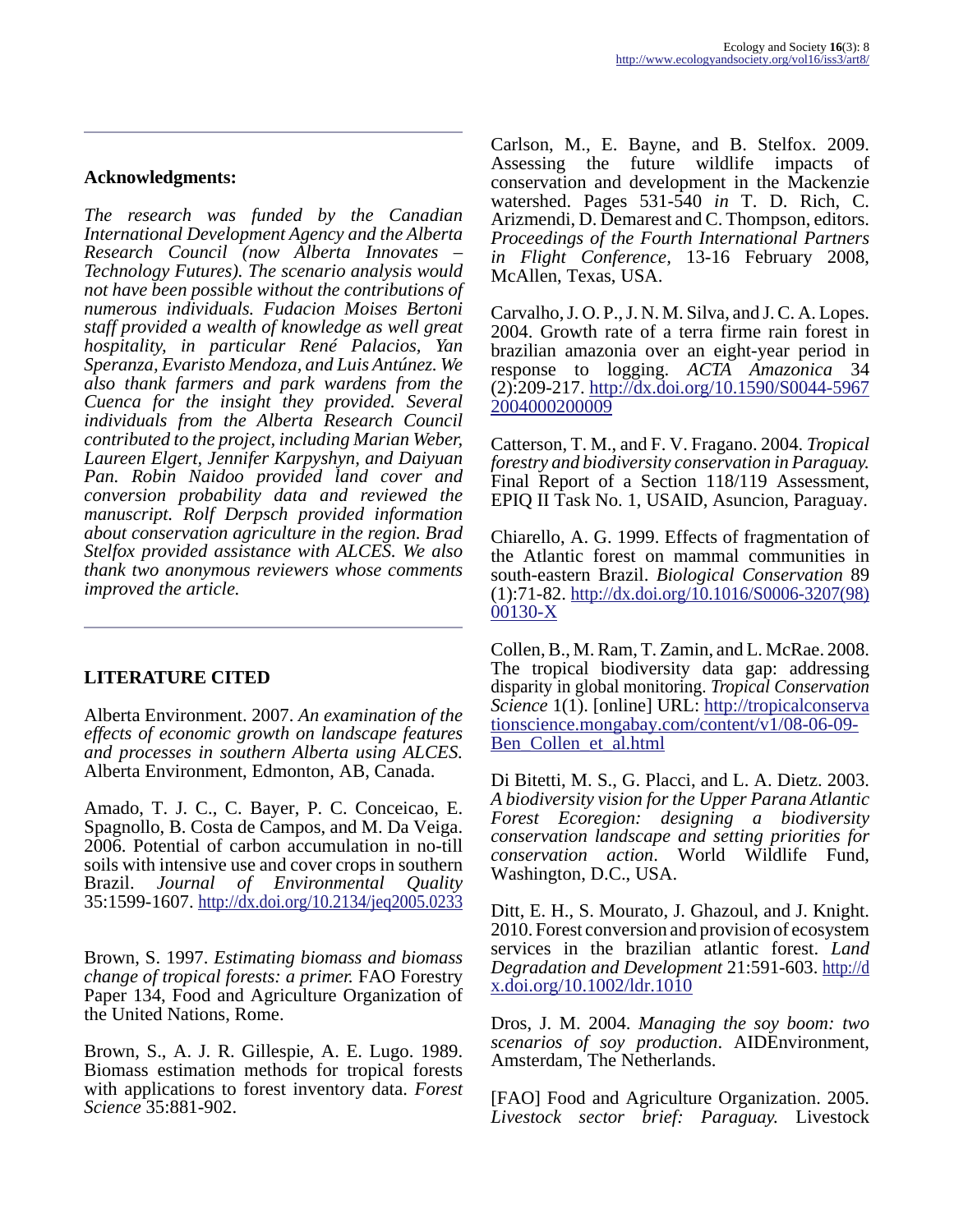Information, Sector Analysis and Policy Branch, FAO, Rome, Italy.

FAO. 2006. *Global forest resources assessment 2005.* FAO Forestry Paper 147, FAO, Rome, Italy.

Feldpausch, T. R., S. Jirka, C. A. M. Passos, F. Jasper, and S. J. Riha. 2005. When big trees fall: damage and carbon export by reduced impact logging in southern Amazonia. *Forest Ecology and Management* 219:199-215. [http://dx.doi.org/10.1016/](http://dx.doi.org/10.1016/j.foreco.2005.09.003) [j.foreco.2005.09.003](http://dx.doi.org/10.1016/j.foreco.2005.09.003)

Florentin, M. A., M. Peoalva, A. Calegari, and R. Derpsch. 2001. *Abonos verdes y rotacion de cultivos en siembra directa. Pequeoas propiedades.* Proyecto Conservacion de Suelos MAG-GTZ, DEAG, San Lorenzo, Paraguay.

Fogel, R., and M. Riquelme. 2005. *Enclave Sojero - merma de soberania y pobreza*. Centro de Estudios Rurales Interdisciplinarios, Asuncion, Paraguay.

Galindo-Leal, C., and I. de Gusmao Câmara, editors. 2003. *The Atlantic Forest of South America: biodiversity status, threats and outlook*. Island Press, Washington, D.C., USA.

Gehring, C., M. Denich, and P. L. G. Vlek. 2005. Resilience of secondary forest regrowth after slashand-burn agriculture in central Amazonia. *Journal of Tropical Ecology* 21(5):519-527. [http://dx.doi.or](http://dx.doi.org/10.1017/S0266467405002543) [g/10.1017/S0266467405002543](http://dx.doi.org/10.1017/S0266467405002543)

Geist, H. J., and E. F. Lambin. 2002. Proximate causes and underlying driving forces of tropical deforestation. *Bioscience* 52(2):143-150. [http://dx.d](http://dx.doi.org/10.1641/0006-3568(2002)052[0143:PCAUDF]2.0.CO;2) oi.org/10.1641/0006-3568(2002)052[0143:PCAUDF] [2.0.CO;2](http://dx.doi.org/10.1641/0006-3568(2002)052[0143:PCAUDF]2.0.CO;2)

Glastra, R., editor. 1999. *Cut and run: illegal logging and timber trade in the tropics.* International Development Research Centre, Ottawa, ON, Canada.

Grauel, B. 1996. *Regeneration of farmers' woodlots.* Forest, Trees and People Newsletter 30, FAO, Rome, Italy.

Guerrero, A. C., and P. L. B. da Rocha. 2009. Passive restoration in biodiversity hotspots: consequences for an Atlantic rainforest lizard taxocene. *Biotropica* 42:379-387. [http://dx.doi.org/](http://dx.doi.org/10.1111/j.1744-7429.2009.00584.x) [10.1111/j.1744-7429.2009.00584.x](http://dx.doi.org/10.1111/j.1744-7429.2009.00584.x)

Gullison, R. E., P. C. Frumhoff, J. G. Canadell, C. B. Field, D. C. Nepstad, K. Hayhoe, R. Avissar, L. M. Curran, P. Friedlingstein, C. D. Jones, and C. Nobre. 2007. Tropical forests and climate policy. *Science* 316:985-986. [http://dx.doi.org/10.1126/sci](http://dx.doi.org/10.1126/science.1136163) [ence.1136163](http://dx.doi.org/10.1126/science.1136163)

Hill, K., G. McMillan, and R. Farina. 2003. Hunting-related changes in game encounter rates from 1994 to 2001 in the Mbaracayu Reserve, Paraguay. *Conservation Biology* 17:1312-1323. [htt](http://dx.doi.org/10.1046/j.1523-1739.2003.01135.x) [p://dx.doi.org/10.1046/j.1523-1739.2003.01135.x](http://dx.doi.org/10.1046/j.1523-1739.2003.01135.x)

Holmes, P. T., G. M. Blate, J. C. Zweede, R. Pereira Jr., P. Barreto, F. Boltz, and R. Bauch.1999. *Financial costs and benefits of reduced impact logging relative to conventional logging in the Eastern Amazon.* Tropical Forest Foundation, Washington, D.C., USA.

Huang, C., S. Kim, A. Altstatt, J. R. G. Townshend, P. Davis, K. Song, C. J. Tucker, O. Rodas, A. Yanosky, R. Clay, and J. Musinsky. 2007. Rapid loss of Paraguay's Atlantic forest and the status of protected areas: a Landsat assessment. *Remote Sensing of Environment* 106(4):460-466. [http://dx.d](http://dx.doi.org/10.1016/j.rse.2006.09.016) [oi.org/10.1016/j.rse.2006.09.016](http://dx.doi.org/10.1016/j.rse.2006.09.016)

Jackson, S. M., T. S. Fredericksen, and J. R. Malcolm. 2002. Area disturbed and residual stand damage following logging in a Bolivian tropical forest. *Forest Ecology and Management* 166:271-283. [http://dx.doi.org/10.1016/S0378-1127\(01\)00681-8](http://dx.doi.org/10.1016/S0378-1127(01)00681-8)

Landers, J. N. 2007. Tropical crop-livestock systems in conservation agriculture, the Brazilian experience. Integrated Crop Management 5. Food and Agriculture Organization of the United Nations, Rome, Italy.

Lange, D. 2005. *Economics and evolution of smallholdings conservation agriculture in Paraguay: mid-term experiences*. FAO GTZ, Asuncion, Paraguay.

Lu, C. H., M. K. van Ittersum, and R. Rabbinge. 2003. A scenario exploration of strategic land use options for the Loess Plateau in northern China. *Agricultural Systems* 79:145-170. [http://dx.doi.org/](http://dx.doi.org/10.1016/S0308-521X(03)00069-6) [10.1016/S0308-521X\(03\)00069-6](http://dx.doi.org/10.1016/S0308-521X(03)00069-6)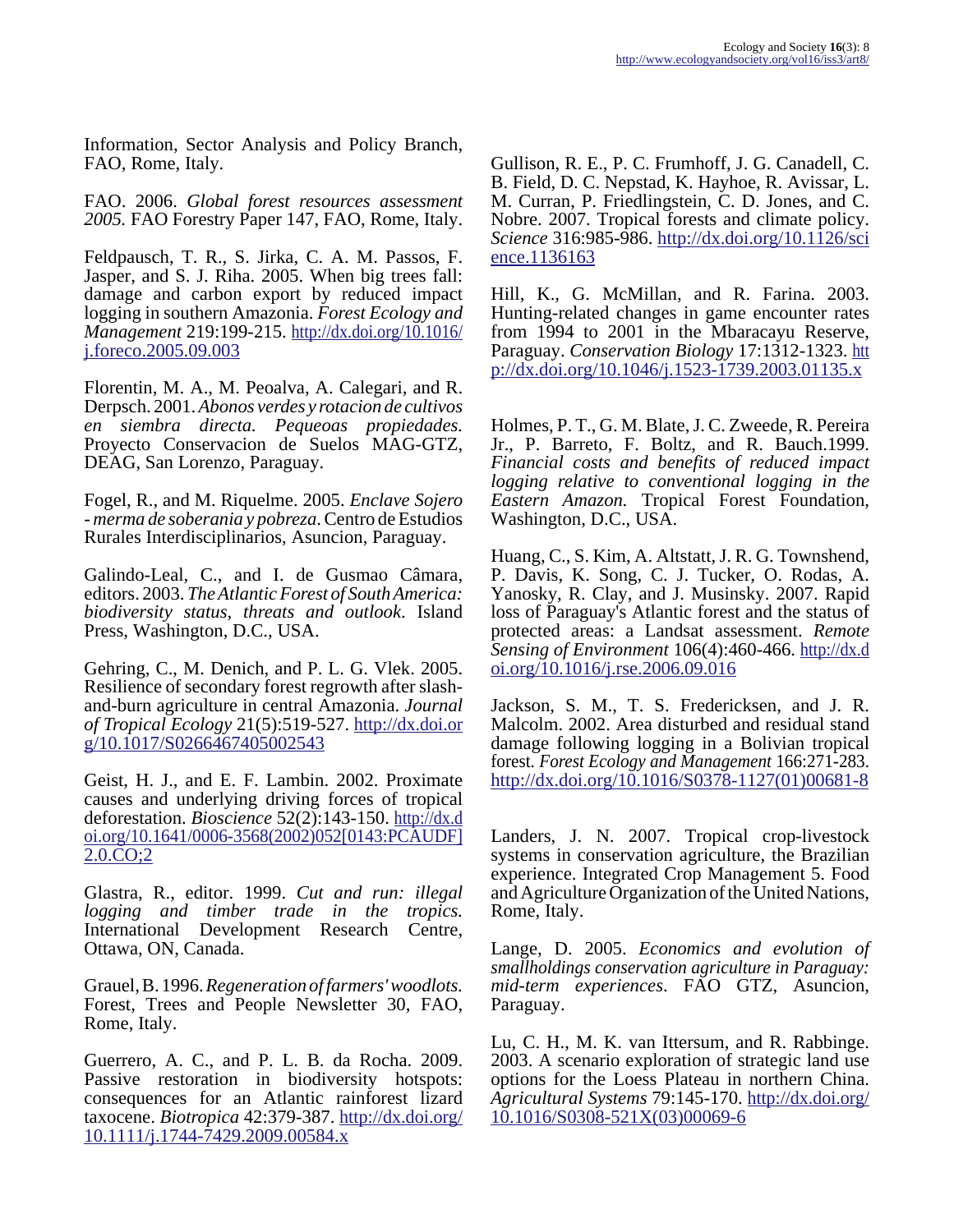Metzger, J. P. 2002. Landscape dynamics and equilibrium in areas of slash-and-burn agriculture with short and long fallow period (Bragantina) region, NE Brazilian Amazon). *Landscape Ecology* 17:419-431.<http://dx.doi.org/10.1023/A:1021250306481>

Ministerio de Agricultura y Ganaderia. 2004. *Censo agropecuario nacional.* Ministerio de Agricultura y Ganaderia, Asuncion, Paraguay.

Myers, N., R. A. Mittermeier, C. G. Mittermeier, G. A. B. da Fonseca, and J. Kent. 2000. Biodiversity hotspots for conservation priorities. *Nature* 403:853-858.<http://dx.doi.org/10.1038/35002501>

Naidoo, R., and W. L. Adamowicz. 2006. Modeling opportunity costs of conservation in transitional landscapes. *Conservation Biology* 20(2):490-500. [http://dx.doi.org/10.1111/j.1523-1739.2006.00304.](http://dx.doi.org/10.1111/j.1523-1739.2006.00304.x) [x](http://dx.doi.org/10.1111/j.1523-1739.2006.00304.x)

Naidoo, R., and K. Hill. 2006. Emergence of indigenous vegetation classifications through integration of Traditional Ecological Knowledge and remote sensing and analyses. *Environmental Management* 38(3):377-387. [http://dx.doi.org/10.1](http://dx.doi.org/10.1007/s00267-004-0338-9) [007/s00267-004-0338-9](http://dx.doi.org/10.1007/s00267-004-0338-9)

Naidoo, R., and T. H. Ricketts. 2006. Mapping the economic costs and benefits of conservation. *PLoS Biology* 4(11):e360. [http://dx.doi.org/10.1371/journal.](http://dx.doi.org/10.1371/journal.pbio.0040360) [pbio.0040360](http://dx.doi.org/10.1371/journal.pbio.0040360)

Pannell, D. J., G. R. Marshall, N. Barr, A. Curtis, F. Vanclay, and R. Wilkinson. 2006. Understanding and promoting adoption of conservation practices by rural landholders. *Australian Journal of Experimental Agriculture* 46(11):1407-1424. [http:/](http://dx.doi.org/10.1071/EA05037) [/dx.doi.org/10.1071/EA05037](http://dx.doi.org/10.1071/EA05037)

Pence, G. Q. K., M. A. Botha, and J. K. Turpie. 2003. Evaluating combinations of on- and offreserve conservation strategies for the Agulhas Plain, South Africa: a financial perspective. *Biological Conservation* 112:253-273. [http://dx.doi.](http://dx.doi.org/10.1016/S0006-3207(02)00413-5) [org/10.1016/S0006-3207\(02\)00413-5](http://dx.doi.org/10.1016/S0006-3207(02)00413-5)

Peterson, G. D., G. S. Cumming, and S. R. Carpenter. 2003. Scenario planning: a tool for conservation in an uncertain world. *Conservation* *Biology* 17(2):358-366. [http://dx.doi.org/10.1046/j.](http://dx.doi.org/10.1046/j.1523-1739.2003.01491.x) [1523-1739.2003.01491.x](http://dx.doi.org/10.1046/j.1523-1739.2003.01491.x)

Pimm, S. L., and P. Raven. 2000. Extinction by numbers. *Nature* 403:843-845. [http://dx.doi.org/10](http://dx.doi.org/10.1038/35002708) [.1038/35002708](http://dx.doi.org/10.1038/35002708)

Putz, F. E., K. H. Redford, J. G. Robinson, R. Fimbel, and G. M. Blate. 2000. *Biodiversity conservation in the context of tropical forest management.* The World Bank, Washington, D.C., USA.

Roper, J., and R. W. Roberts. 1999. *Deforestation: tropical forests in decline.* Forestry Issues Paper, Canadian International Development Agency, Ottawa, ON, Canada.

Schneider, R. R., J. B. Stelfox, S. Boutin, and S. Wasel. 2003. Managing the cumulative impacts of land uses in the Western Canadian Sedimentary Basin: a modeling approach. *Conservation Ecology* 7(1):8. [online] URL: [http://www.consecol.org/vol7/](http://www.consecol.org/vol7/iss1/art8/) [iss1/art8/](http://www.consecol.org/vol7/iss1/art8/)

Schneider, R. R., J. B. Stelfox, S. Boutin, and S. Wasel. 2007. Scenarios are plausible stories about the future, not forecasts. *Ecology and Society* 12(1): r4. [online] URL: [http://www.ecologyandsociety.org/](http://www.ecologyandsociety.org/vol12/iss1/resp4/) [vol12/iss1/resp4/](http://www.ecologyandsociety.org/vol12/iss1/resp4/)

Semino, S., L. Joensen, and J. Rulli. 2006. *Paraguay sojero: soy expansion and its violent attack on local and indigenous communities in Paraguay*. Grupo de Reflexion Rural, Argentina.

Sorrenson, W. J. 1997. *Financial and economic implications of no-tillage and crop rotations compared to conventional cropping systems.* TCI Occasional Paper Series No.9, FAO, Rome, Italy.

Sorrenson, W. J., C. Duarte, and J. López Portillo. 1998. *Economics of no-till compared to conventional cultivation systems on small farms in Paraguay: policy and investment implications.* Final Report to the MAG/GTZ Soil Conservation Project, FAO.

Tabarelli, M., A. V. Aguiar, M. C. Ribeiro, J. P. Metzger, and C. A. Peres. 2010. Prospects for biodiversity conservation in the Atlantic Forest: lessons from aging human-modified landscapes.